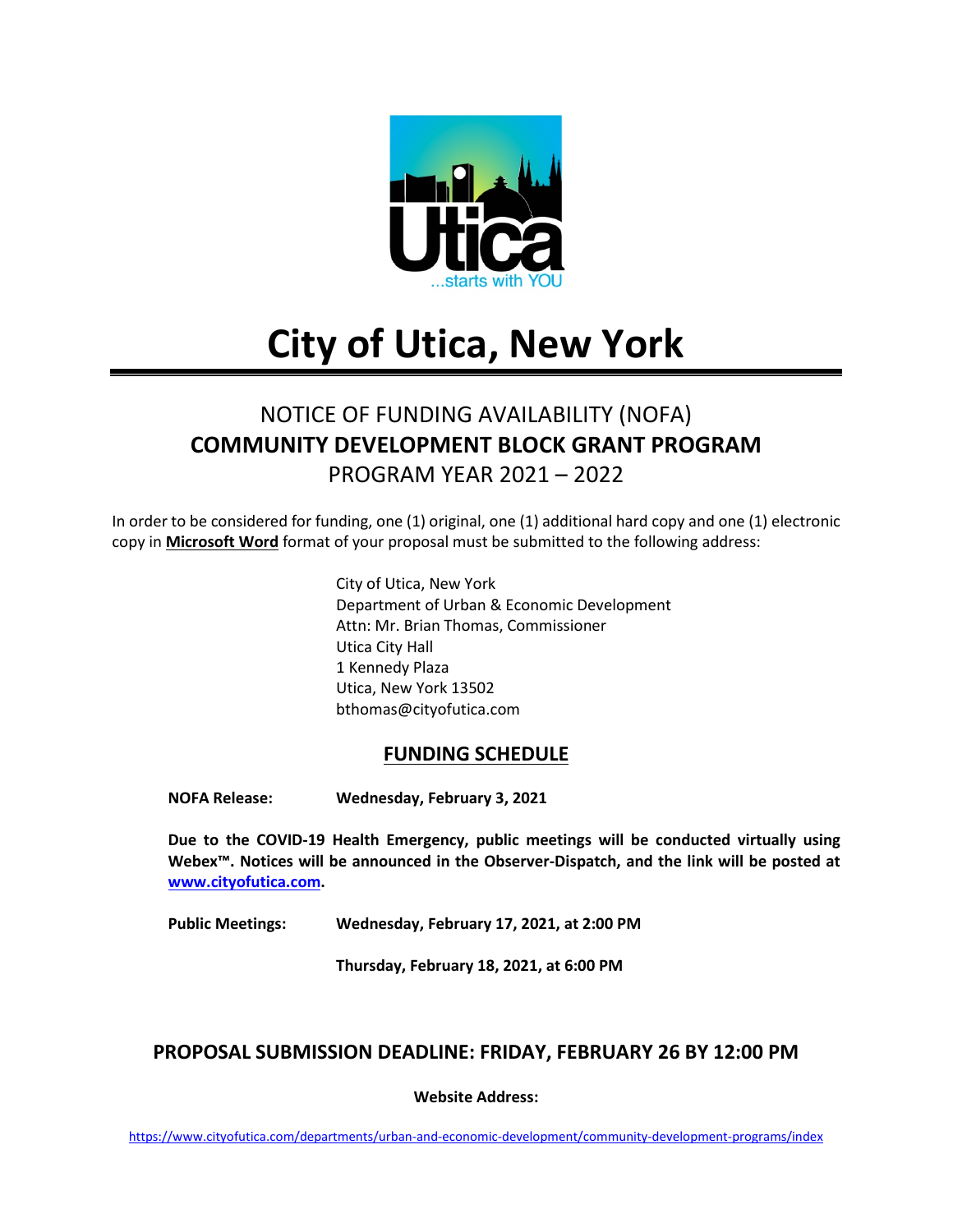#### NOTICE OF FUNDING AVAILABILITY FOR THE COMMUNITY DEVELOPMENT BLOCK GRANT (CDBG), EMERGENCY SOLUTIONS GRANT (ESG) AND HOME INVESTMENT PARTNERSHIPS (HOME) FOR PROGRAM YEAR (PY) 2021 - 2022

#### **BACKGROUND**

This Request for Proposal (RFP) announces the availability of federal funding for the Program Year (PY) April 1, 2021, through March 31, 2022, for the Community Development Block Grant (CDBG), Emergency Solutions Grant (ESG) and HOME Investment Partnerships (HOME) Programs.

The CDBG Program is funded and regulated at the federal level by the U.S. Department of Housing and Urban Development (HUD) and administered locally by the City of Utica, through the City's Department of Urban & Economic Development. The CDBG Program is authorized under Title I of the Housing and Community Development Act of 1974. The regulations implementing the CDBG Program are located in 24 Code of Federal Regulations (CFR), Part 570.

The Emergency Solutions Grant Program is authorized under the Homeless Emergency Assistance and Rapid Transition to Housing Act of 2009 (HEARTH Act) which amended the McKinney-Vento Homeless Assistance Act in order to engage the homeless living on the street, improve the number and quality of emergency shelters, provide operating assistance to those shelters and essential services to shelter residents and to prevent increases in the homeless population.

The HOME Investment Partnership Program is authorized under Title II of the Cranston-Gonzalez National Affordable Housing Act to expand the supply of decent, safe, sanitary and affordable housing for very-low and low-income citizens.

The goals of these programs are in accordance with the City's Five-Year Consolidated Plan, which is being developed concurrently with the 2021 – 2022 Annual Action Plan, which seeks the development of a viable urban community through implementation of the following National Objectives:

- Assistance to persons of low- to moderate-income
	- o Safe and decent affordable housing
	- o A suitable living environment
	- o Expanded economic opportunity
- Aid in the elimination of slums and blight

The information and application that follows is specific to agencies and organizations that are interested in applying for Community Development Block Grant (CDBG) funds. For more information on applying for funding through the Emergency Solutions Grant (ESG) Program or the HOME Investment Partnerships (HOME) Program, please contact Michael Peek, Housing Development Specialist via e-mail to mpeek@cityofutica.com or via phone to 315-792-0181.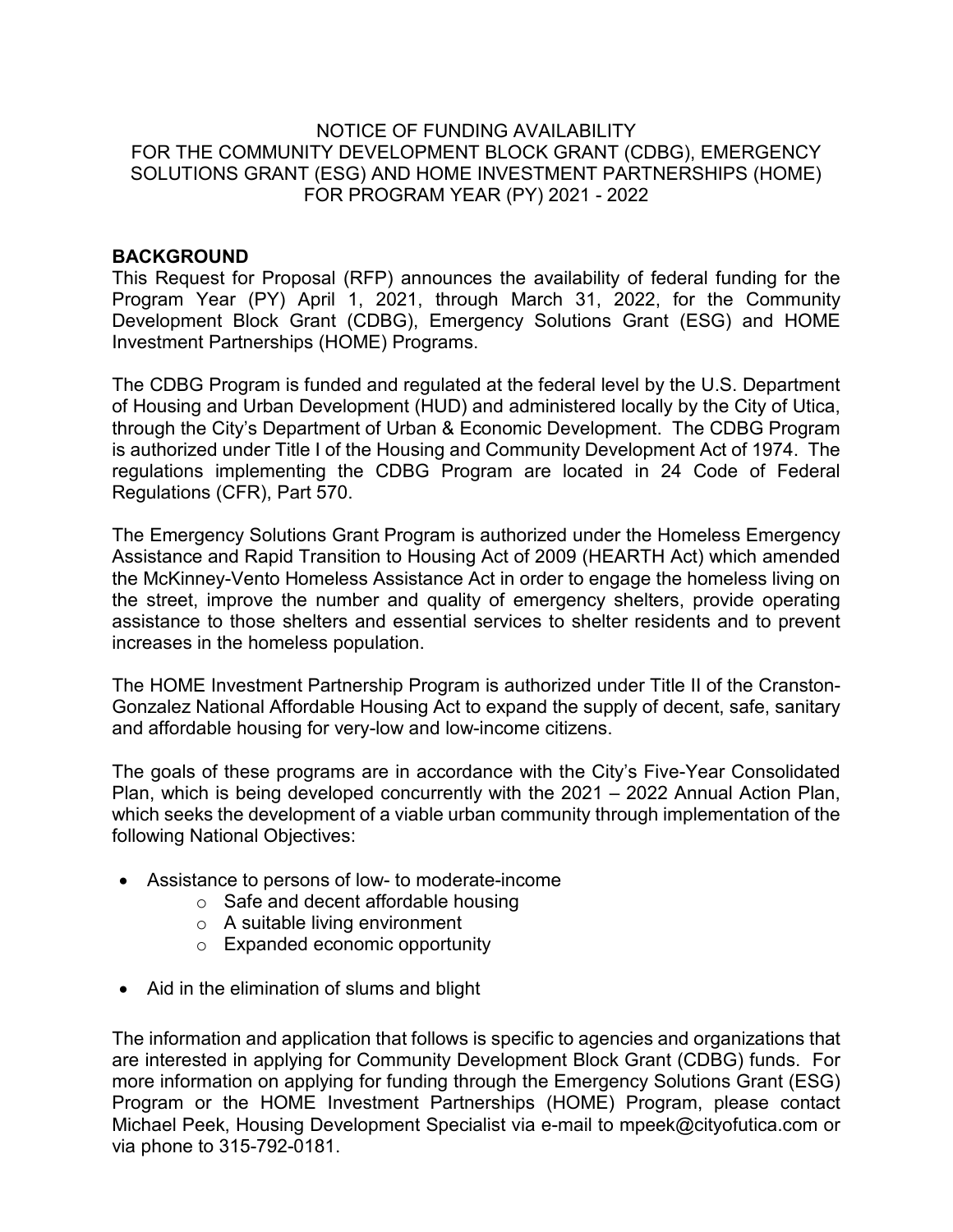#### **ELIGIBILITY INFORMATION**

Incorporated nonprofit agencies that primarily serve low and moderate-income Utica residents are eligible to apply. Proposals must meet a CDBG National Objective to be considered for funding.

#### **CDBG PROGRAM FUNDING:**

The total amount of CDBG funds awarded to the City for Program Year 2021 - 2022 is estimated to be \$2,567,049 based on 2020 – 2021 funding levels. CDBG program funds are not anticipated to be available until August 2021 at the earliest. As CDBG funds are made available on a reimbursement basis, potential applicants should plan accordingly for the delay in approval and release of the funds by the federal government after the official April 1, 2021 start of the program year.

CDBG regulations specify the types of eligible uses of CDBG funds and establish funding limits for certain types of activities:

- No more than fifteen (15%) percent of the total grant, including estimated program income, (estimated \$368,308) can be spent on Public/Human Services.
- Twenty (20%) percent of grant may be used for the City's administrative costs (estimated \$491,078).
- At least 70% of the available funds must be used for activities benefiting low- to moderate-income persons.

# **QUESTIONS**

Any questions regarding this notice may be directed to Patti DeCarr at 315-792-0181 or via e-mail at pdecarr@cityofutica.com.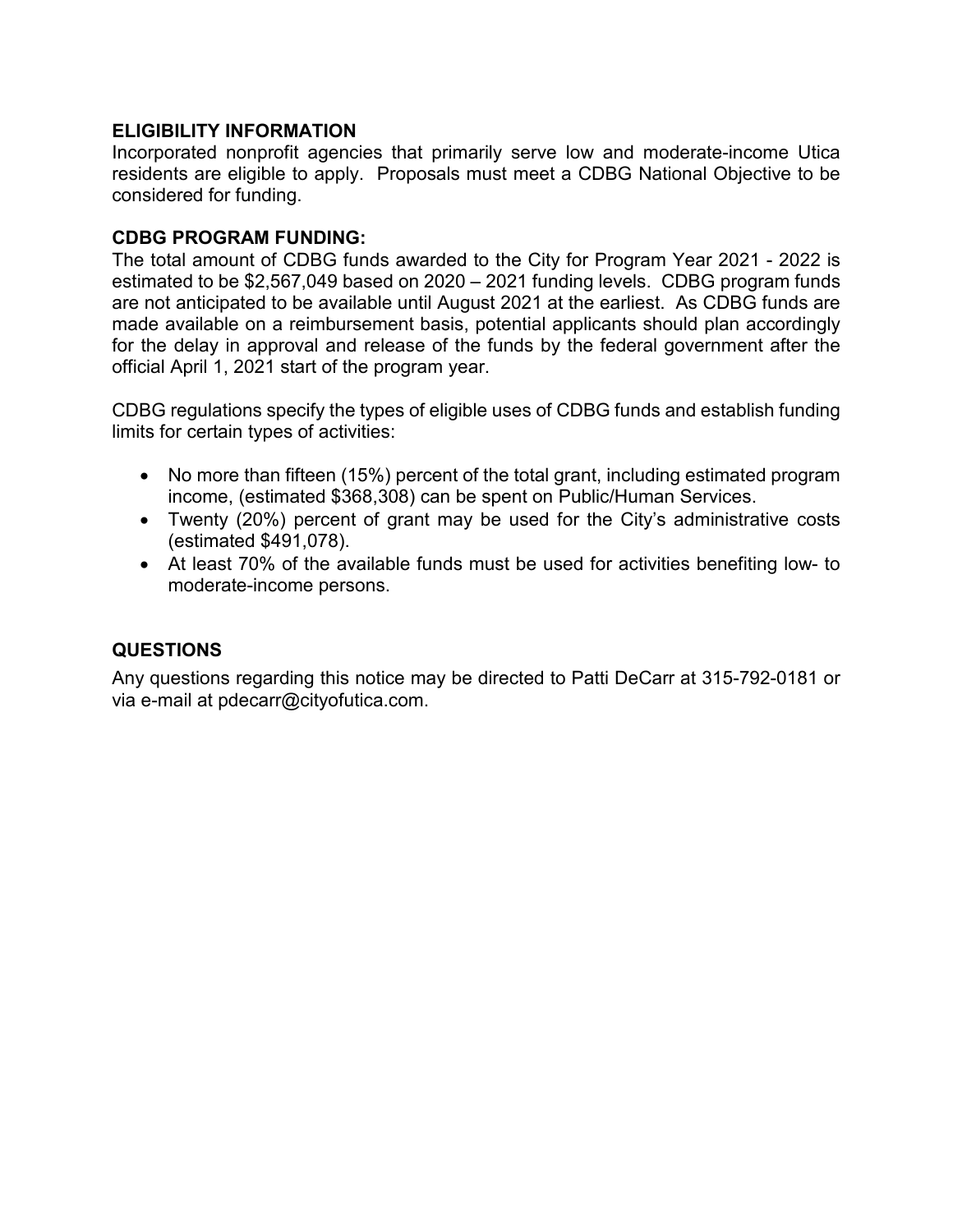# **APPLICATION REQUIREMENTS**

- 1. The scope of Program Services must be City-based.
- 2. Proposed program and activities must be of direct benefit to low- to moderate-income Utica residents or address the elimination of slum and blighted conditions.
- 3. Responders must be a legally constituted non-profit organization or government entity:
	- Must provide 501(c)(3) tax-exempt IRS status
	- Must provide current IRS Determination Letter
	- Must provide Articles of Incorporation
	- Must provide current Dun and Bradstreet Number
- 4. Responders must provide current documentation that it possesses adequate fiscal, management systems and legal certifications to implement the proposed project:
	- Must provide current 990's
	- Must provide copy of Annual Report with Financial Data.
	- Must provide copy of last Independent Audit, results & copy of management letter.
	- Must provide copy of Affirmative Action Plan.
- 5. Responders must demonstrate a minimum of twelve (12) months previous experience as of the application deadline of Friday, February 26, 2021.
- 6. A qualified Fiscal Officer/Bookkeeper (preferably certified by AICPA) must be listed in the proposed budget and a resume included as part of the application.
- 7. Agencies that have not submitted performance reports and those with past compliance and performance problems *will not* be considered for funding.
- 8. Program activities must be available to serve all religious, race and ethnic groups, in accordance with Title VI of the Civil Rights Act of 1964, and Section 109 of Title I, of the Housing and Community Development Act of 1974.
- 9. Program activities must comply with Section 504 of the Rehabilitation Act of 1973, which states: "No qualified individual with handicaps can be excluded from participation in or denied the benefits of any activity receiving Federal financial assistance."
- 10. Program Activities should be designed to comply with Improving Access to Services for Persons with Limited English Proficiency (LEP) - 24 C.F.R. §576.407(b). Executive Order 13166 seeks to improve access to federally assisted programs and activities for individuals who, as a result of national origin, are limited in their English proficiency. Organizations shall take reasonable steps to ensure meaningful access to their programs and activities to LEP individuals, regardless of language spoken. Meaningful access may entail providing language assistance services, including oral and written translation, where necessary. Sub-recipients must follow the requirements outlined on 24 C.F.R. §576.407(b). HUD published Final Guidance to Federal Financial Assistance Requirements Regarding Title VI Prohibition Against National Origin Discrimination Affecting Limited English Proficient Persons in the Federal Register on January 22, 2007 (72 F.R. 2732).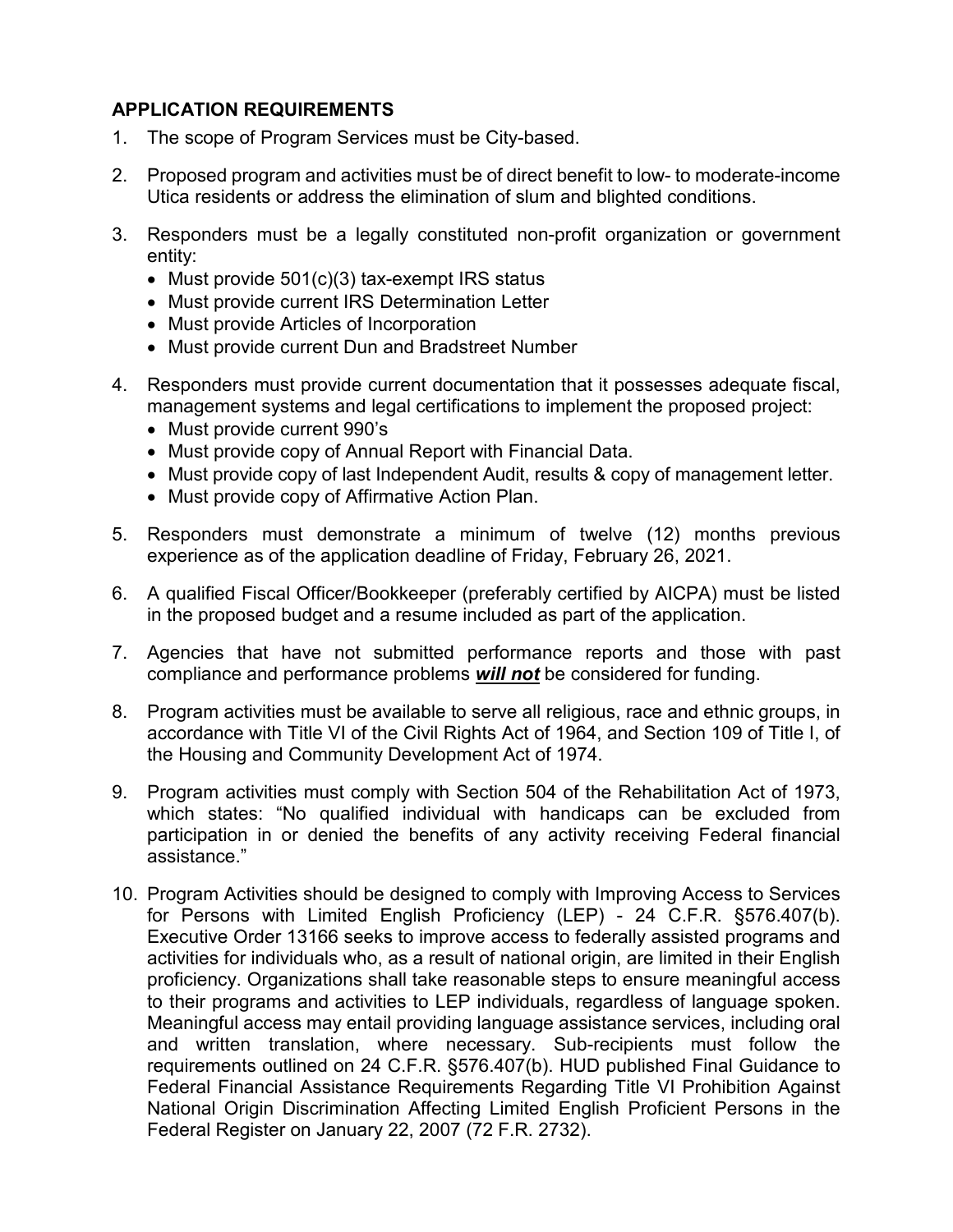- 11. Program activities must meet federal eligibility requirements of HUD regulations. For more information refer to [www.hud.gov.](http://www.hud.gov/)
- 12. Proposed program must include a performance measurement system to track productivity, program impact and link goals with outcomes (the extent to which the activities produce the desired outcomes in the community or in the lives of persons assisted).

#### **APPLICATION EVALUATION - SCORING CRITERIA**

Applicants will be evaluated in six (6) major categories to determine eligibility and capacity for funding consideration. These include:

|    | <b>CATEGORY</b>                                                                                                                                                                       | <b>TOTAL</b><br><b>POINT</b><br><b>VALUE</b> |
|----|---------------------------------------------------------------------------------------------------------------------------------------------------------------------------------------|----------------------------------------------|
|    | <b>Problem and Need Statement</b>                                                                                                                                                     | 10                                           |
|    | 2. Does the Proposal meet Priority Needs as identified in the draft City's<br>2020 - 2024 Consolidated Plan?                                                                          | 25                                           |
|    | 3. Does Program scope and design clearly link goals with outcomes?                                                                                                                    | 10                                           |
| 4. | Does the scope of proposed activities reflect a level of efficiency (quantity,<br>quality, and pace)                                                                                  | 15                                           |
| 5. | Can the results of the program and proposal be clearly documented?                                                                                                                    | 15                                           |
| 6. | What other funds are being leveraged and how will the program be self-<br>sufficient in the future? Is there a clearly designed plan for reducing<br>reliance on future CDBG funding? | 25                                           |
|    | <b>TOTAL POINTS [includes bonus points]</b>                                                                                                                                           | 100                                          |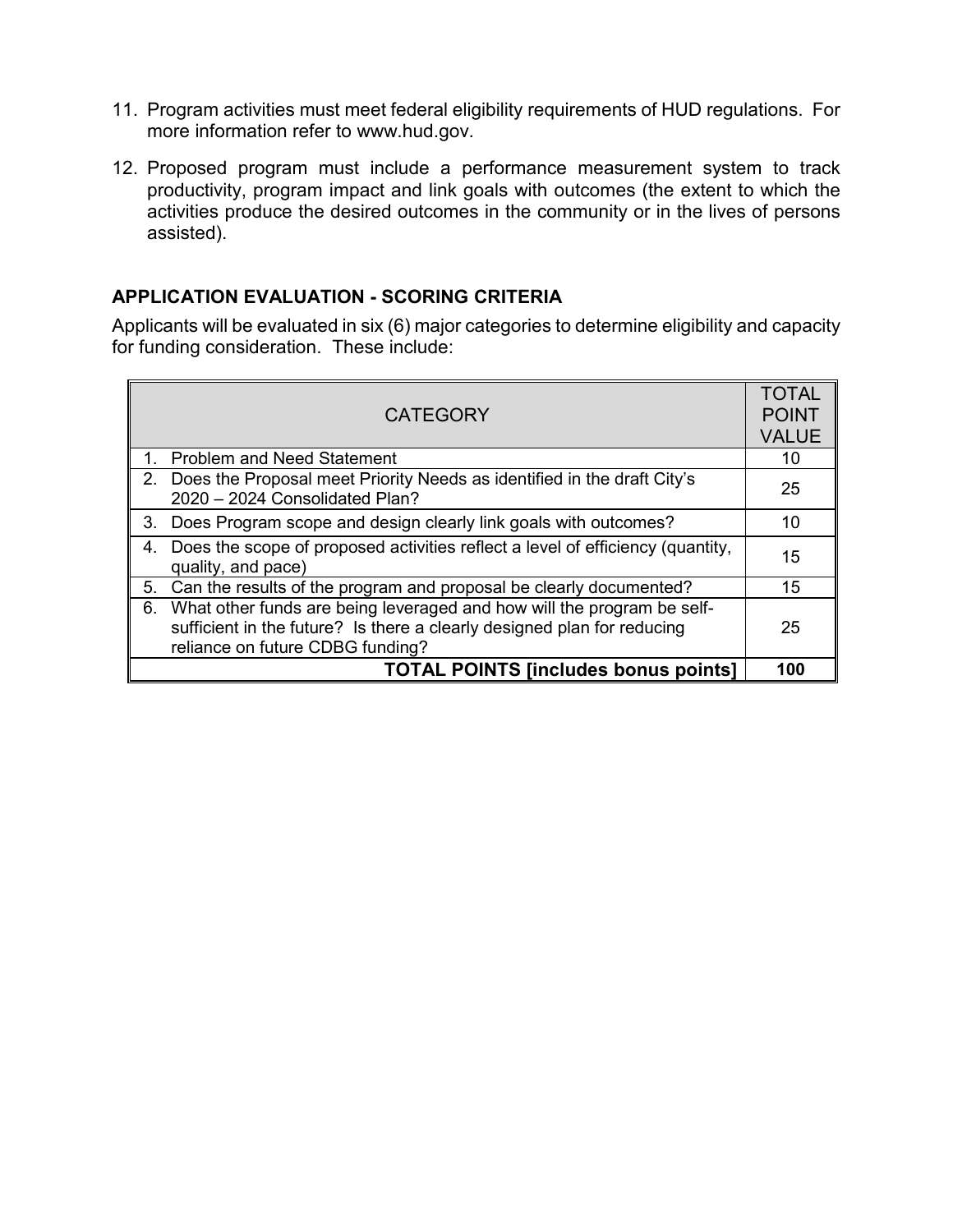# **APPLICATION CHECKLIST**

Name of Organization:

Project Name:

To be considered for funding, each application must include the following documents. Please place an "X" to indicate that the item is included in your submission. If an item is not applicable, indicate "N/A" on the corresponding line. Be sure to include this checklist as the cover page of your proposal. If you need assistance, contact Patti DeCarr at (315) 792-01081.

- 1 This Application Checklist
- 2 NOFA Project Form (including Organization Balance Sheet)
- 3 Organization's Tax-exempt Documentation
	- Copy of Certification of Incorporation
	- Copy of By-laws
	- Copy of organization's organizational chart
	- Copy of organization s organ<br>Copy of IRS tax status letter
		- Dun and Bradstreet (DUNS) number
			- Copy of organization's latest fiscal audit or 990
- 4 **Project Narrative (7 single-sided pages maximum) pages**
- 5 Project Budget
- 6 Other (if applicable)
	- Resume or Bio of fiscal officer/bookkeeper
	- Affirmative Action Plan
	- Section 3 Plan, if applicable
	- Limited English Proficiency Plan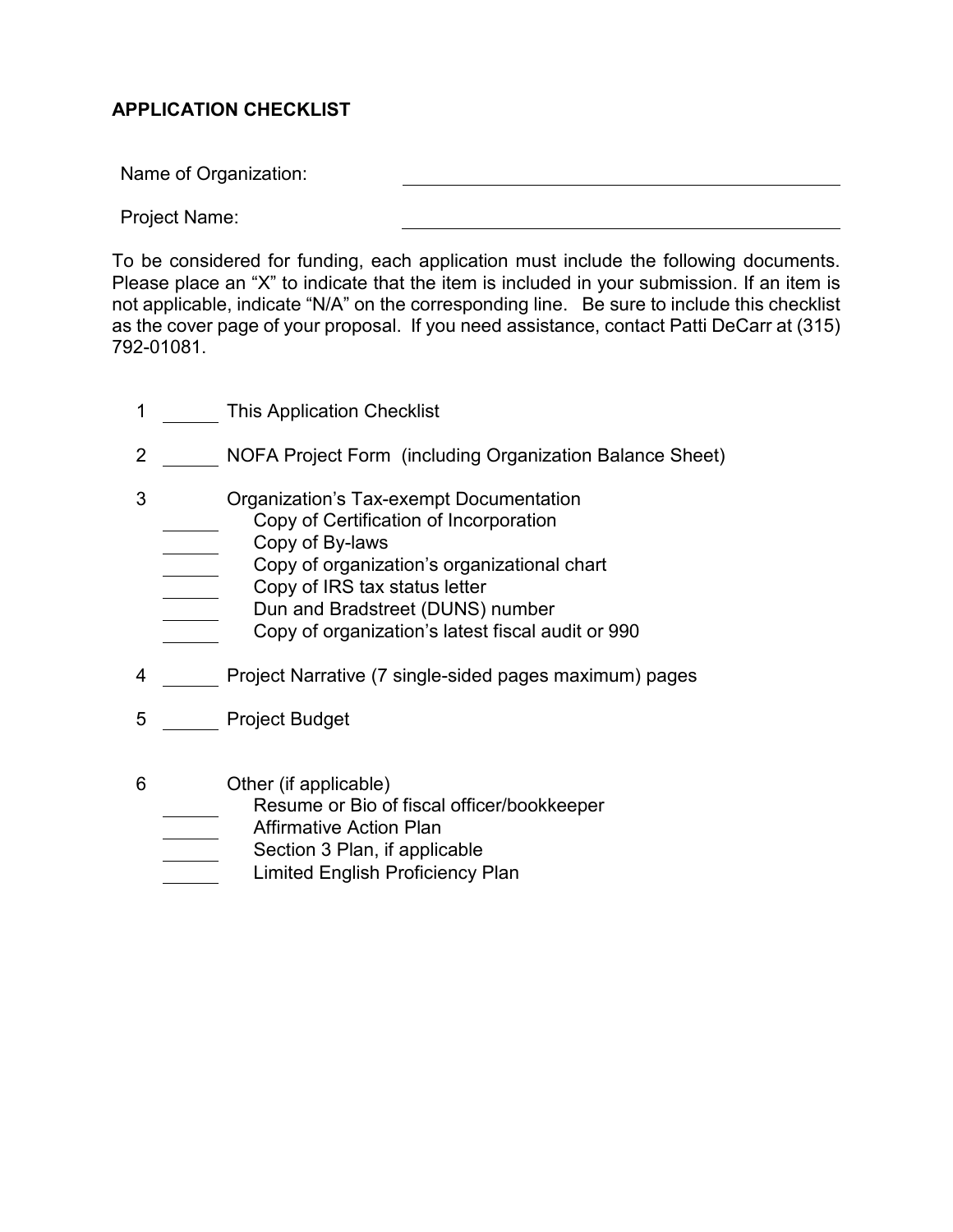#### **2021-2022 COMMUNITY DEVELOPMENT BLOCK GRANT (CDBG) NOFA Project Form**

| Name of Organization:                                                                                                                                                          |                                                                                                                                                                                                                                                                                                                                                                                                                                                                                                                                    |                                                                                  |        |
|--------------------------------------------------------------------------------------------------------------------------------------------------------------------------------|------------------------------------------------------------------------------------------------------------------------------------------------------------------------------------------------------------------------------------------------------------------------------------------------------------------------------------------------------------------------------------------------------------------------------------------------------------------------------------------------------------------------------------|----------------------------------------------------------------------------------|--------|
| <b>Application Street Address:</b>                                                                                                                                             |                                                                                                                                                                                                                                                                                                                                                                                                                                                                                                                                    |                                                                                  |        |
| City, State and ZIP:                                                                                                                                                           |                                                                                                                                                                                                                                                                                                                                                                                                                                                                                                                                    |                                                                                  |        |
| <b>Contact Person:</b>                                                                                                                                                         |                                                                                                                                                                                                                                                                                                                                                                                                                                                                                                                                    |                                                                                  |        |
| Phone/Fax/E-mail:                                                                                                                                                              |                                                                                                                                                                                                                                                                                                                                                                                                                                                                                                                                    |                                                                                  |        |
| Activity to be Funded:                                                                                                                                                         |                                                                                                                                                                                                                                                                                                                                                                                                                                                                                                                                    |                                                                                  |        |
| <b>Amount Requested:</b>                                                                                                                                                       |                                                                                                                                                                                                                                                                                                                                                                                                                                                                                                                                    |                                                                                  |        |
| Type of Activity:<br>(check all that apply)                                                                                                                                    | Construction                                                                                                                                                                                                                                                                                                                                                                                                                                                                                                                       | Program<br><b>Program Operating Funds</b><br><b>Program Administrative Funds</b> |        |
| Organization's Funding History:                                                                                                                                                |                                                                                                                                                                                                                                                                                                                                                                                                                                                                                                                                    | New/Never funded<br>On-going/Previously funded<br><b>Number of Years Funded</b>  |        |
| National Objective - FOR CDBG Proposals ONLY                                                                                                                                   |                                                                                                                                                                                                                                                                                                                                                                                                                                                                                                                                    |                                                                                  |        |
| To be eligible to receive CDBG funding, all funded activities must meet at least one of the<br>following national objectives (§ 570.200(a)(2)). CHECK EITHER A OR B, NOT BOTH. |                                                                                                                                                                                                                                                                                                                                                                                                                                                                                                                                    |                                                                                  |        |
|                                                                                                                                                                                | A. Benefit to persons of low-/moderate-income (§ 570.208(a))If checked, check only one of following:                                                                                                                                                                                                                                                                                                                                                                                                                               |                                                                                  |        |
| Area basis<br>to a specific geographic area)<br>are low/mod)<br>to individuals who are low/mod)                                                                                | (the activity will benefit residents within a distinct area, such as a particular street or a neighborhood, in which<br>at least 51% are considered to be low/mod using HUD Census data)<br>Limited clientele (the activity will benefit people which are at least 51% low/mod, generally not attributed<br>Housing activities (the activity will result in the provision of new or improved housing for residents who<br>Job creation/retention (the activity will result in the creation of new job opportunities made available |                                                                                  |        |
|                                                                                                                                                                                | <b>B.</b> Elimination of slums and blight (§ 570.200(b)) If checked, check only <b>one</b> of following:                                                                                                                                                                                                                                                                                                                                                                                                                           |                                                                                  |        |
|                                                                                                                                                                                | Area basis (the activity will eliminate blighting conditions across a larger geographic area)<br>Spot basis (the activity will eliminate blighting conditions in a single location)                                                                                                                                                                                                                                                                                                                                                |                                                                                  |        |
| Total # of unduplicated persons to be served:                                                                                                                                  |                                                                                                                                                                                                                                                                                                                                                                                                                                                                                                                                    |                                                                                  | Line 1 |
| Total # of low/moderate-income unduplicated persons to be served:                                                                                                              |                                                                                                                                                                                                                                                                                                                                                                                                                                                                                                                                    |                                                                                  | Line 2 |

Estimated % of low- and moderate-income persons to be served:

Line 1 and multiply by 100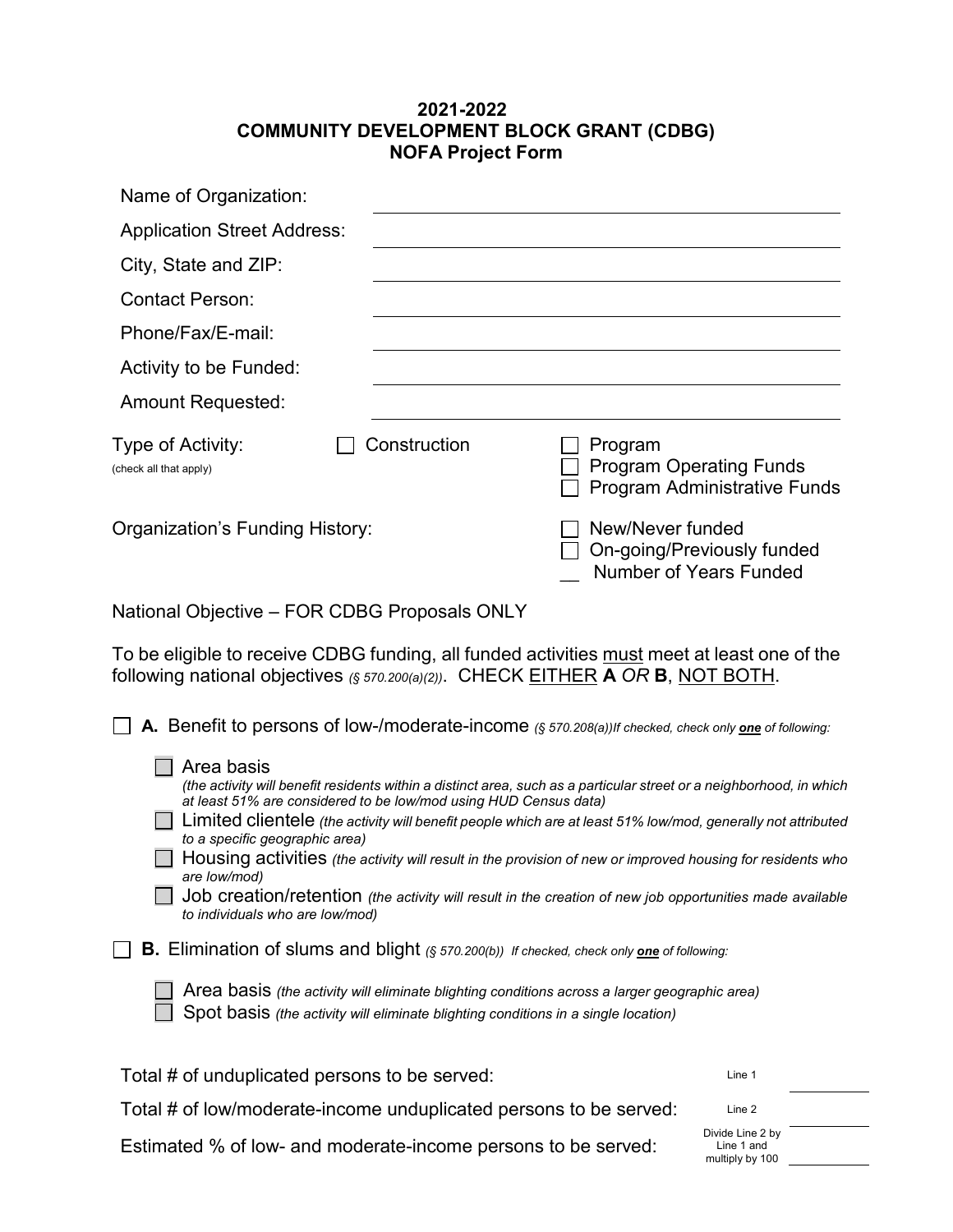HUD FY 2020 Low (80%) Income Limits for the Utica-Rome MSA\*

| FY 2020                    |        |        |        |        | ∽      |                                            |        |
|----------------------------|--------|--------|--------|--------|--------|--------------------------------------------|--------|
| <b>LIMITST</b>             | Person | Person | Person | Person | Person | Person                                     | Person |
| _ow-Income<br>(80% of MFI) | 40.150 |        |        |        |        | 45,900   51,650   57,350   61,950   66,550 | 71.150 |

\*FY 2021 Income Limits have not yet been announced, but will supersede 2020 limits.

Are at least 51% of the clients that you intend to serve with this activity considered to be low- to moderate-income?  $\Box$  Yes  $\Box$  No  $low$ - to moderate-income?  $\Box$  Yes  $\Box$  No

By what standard will income eligibility of beneficiaries be measured?<br>  $\Box$  HUD Income Chart  $\Box$  US Census Data  $\Box$  Other (specify) \_\_\_\_\_\_\_\_

HUD Income Chart **II** US Census Data

# **All submissions must include a current Agency/Organization Balance Sheet**

#### **Agency/Organization Balance Sheet**

#### **ASSETS**

| <b>Current Assets</b>        |                                    |    |
|------------------------------|------------------------------------|----|
| Cash - Checking Accounts     |                                    | \$ |
| Cash - Savings Accounts      |                                    | \$ |
| <b>Accounts Receivable</b>   |                                    | \$ |
| <b>Securities</b>            |                                    | \$ |
| Other                        |                                    | \$ |
| <b>Fixed Assets</b>          |                                    |    |
| Land, Buildings &            |                                    | \$ |
| Equipment                    |                                    |    |
| <b>Endowments</b>            |                                    | \$ |
| <b>Trusts</b>                |                                    | \$ |
| Other                        |                                    | \$ |
|                              | <b>Total Assets</b>                | \$ |
|                              | <b>LIABILITIES</b>                 |    |
| <b>Current Liabilities</b>   |                                    |    |
| <b>Accounts Payable</b>      |                                    | \$ |
| Notes Payable                |                                    | \$ |
| Other                        |                                    | \$ |
| <b>Long-Term Liabilities</b> |                                    |    |
| Mortgage Payable             |                                    | \$ |
| Other                        |                                    | \$ |
|                              | <b>Total Liabilities</b>           | \$ |
|                              |                                    |    |
| <b>FUND BALANCE</b>          | (Total Assets - Total Liabilities) | \$ |

Not-for-profit organizations must also attach all appropriate items listed on the Application Checklist.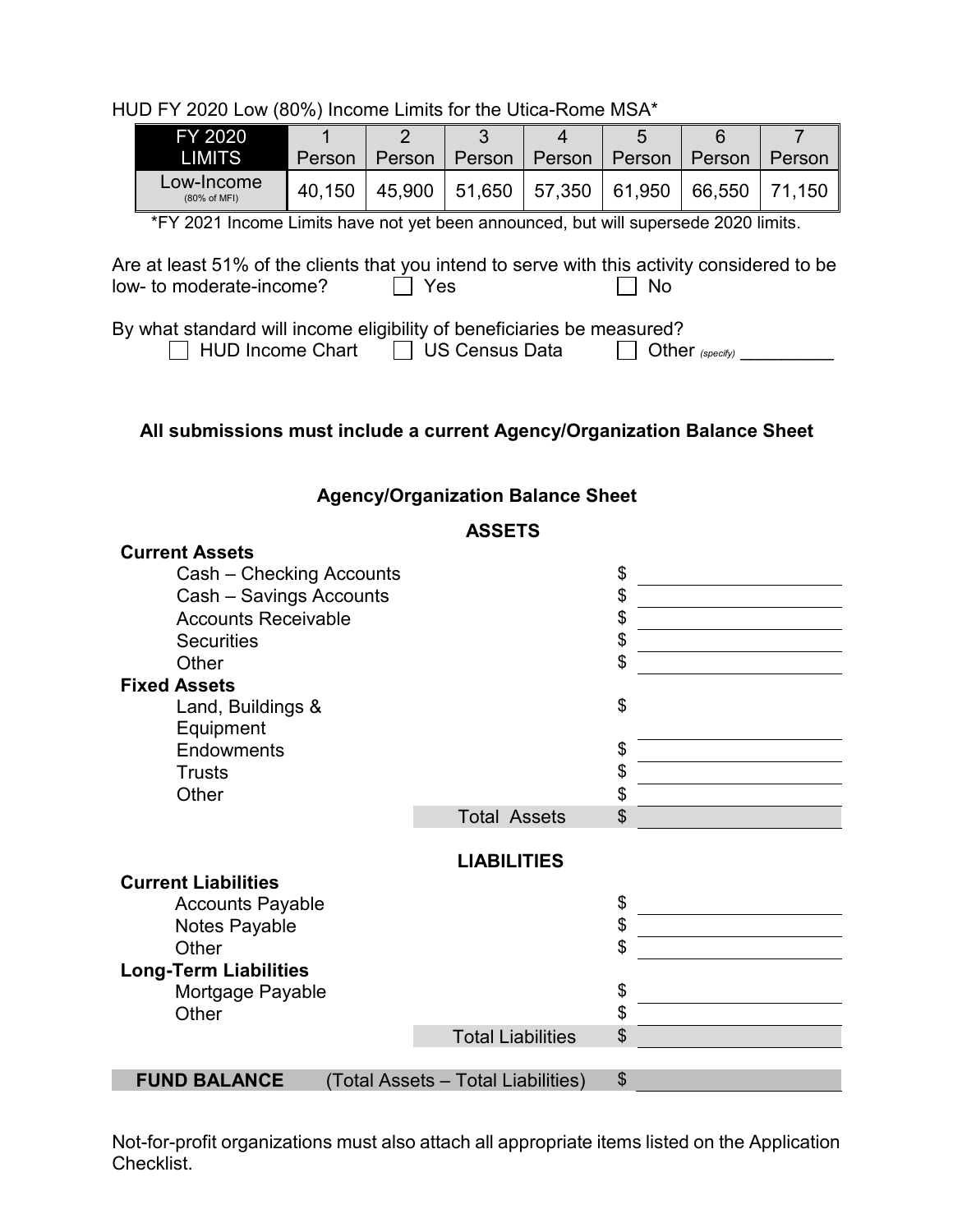# **Attached Narrative**

A separate narrative which addresses the following must be included in your proposal. Narratives may not exceed seven (7) one-sided pages. Each page must have a minimum of 1" margins using Times New Roman with minimum font size of 12. **Proposals that do not adhere to these requirements will not be considered for funding.**

**1. Activity Description** – Provide a detailed description of the proposed activity to be funded which clearly specifies the location of the proposed activity and the clientele to be served by age, sex, race or other distinguishing demographic characteristic.

**2. Activity Problem & Need Statement** – Describe the community need being addressed by the activity, including a description of the problem/need to be addressed by the activity and the manner by which the problem/need was identified.

**3. Activity Goals** – Describe in detail the anticipated goals of the proposed activity.

**4. Activity Objectives, Outcomes and Outputs** – HUD has prescribed specific objectives and outcomes to be used for all CDBG-funded activities in order to standardize achievements at the local, state and national level. Please evaluate and describe your proposed activity according to the following definitions. Identify which objectives your activity will address, then identify the proposed outcome that your activity will achieve; please choose the best single objective and outcome. Bear in mind that, if funded, your information will be utilized in the preparation of the 2021 – 2022 Annual Plan and your accomplishments are required to be included in the quarterly and year-end progress reports and the City's Consolidated Annual Performance Evaluation Report (CAPER).

#### **Objectives**

*Suitable Living Environment* - Includes activities that benefit communities, families, or individuals by addressing issues in their living environment such as public services, emergency essential services, capital improvements, neighborhood revitalization, etc.

*Decent Affordable Housing* - Includes the wide range of housing programs possible under HOME, CDBG or ESG where the purpose of the program is to meet individual family or community needs and not programs where housing is an element of a larger effort (such as would be captured above in Suitable Living Environment).

*Creating Economic Opportunities* - Includes activities related to economic development, commercial revitalization, or job creation.

#### **Outcomes**

*Availability/Accessibility* - Activities that make services, infrastructure, housing or shelter available or accessible to low-income people, including persons with disabilities. Accessibility includes making the affordable basics of daily living available and accessible to low-income people.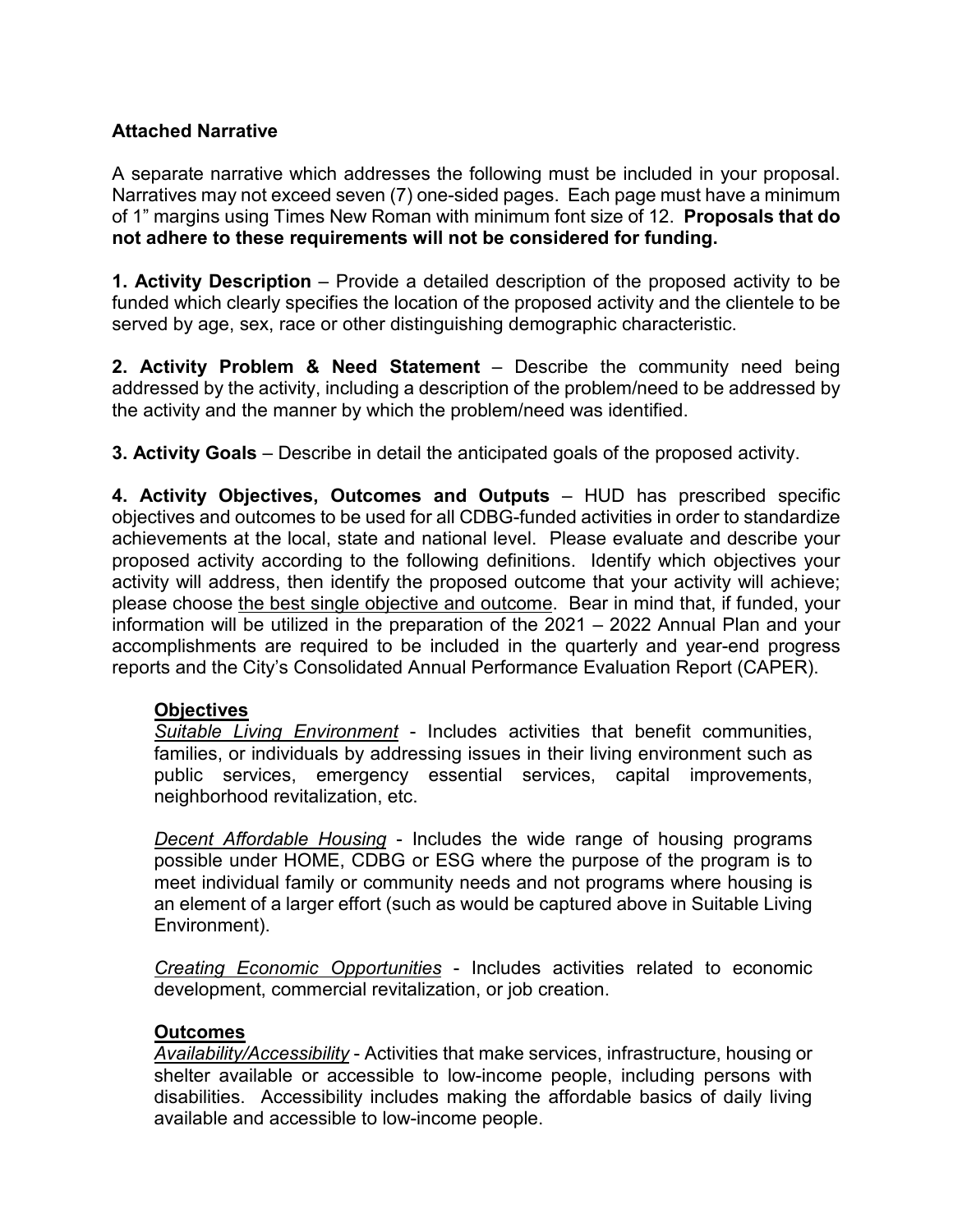*Affordability* - Activities that provide affordability in a variety of ways in the lives of low-income people; includes the creation or maintenance of affordable housing, basic infrastructure, or services such as transportation or daycare.

*Sustainability* - Promoting Livable or Viable Communities. Projects where the activity or activities are aimed at improving communities or neighborhoods, helping to make them livable or viable by providing benefit to low-income people or by removing or eliminating slums or blighted areas, through multiple activities or services that sustain communities or neighborhoods

**5. Activity Justification** – If the proposed activity has been funded in previous years, include an explanation of the reasons supporting why continued funding is required.

**6. Self-Sufficiency** – **Describe the manner by which your organization plans to make this activity self-sufficient**; include identification of alternate funding sources or possibility of partnering with other community organizations. **If there is no plan to make the activity self-sufficient, explain the reason.** In addition, if the organization requesting the funding has been funded consistently in the past, explain how continued funding will fund new activities. The City will give priority to those projects that fund new or expanded activities or services, as opposed to ongoing administrative costs.

**7. Organization Description** – Provide a listing of agency personnel and their titles that will be involved in the proposed activity. Also list all Board members for the organization (voting and ex-officio). Identify any potential conflicts of interest. Finally, describe your organization's current ability and qualifications to carry out the proposed activity.

**8. Contingency Plan** – In the event that CDBG funds are not granted for this proposed activity, in whole or in part, or other funds anticipated to fund this activity are not received, describe the actions to be taken by your organization.

**9. Activity Budget -** Using the attached forms, provide details on the anticipated budget for the proposed activity. Note that one of the budget forms applies to proposed "construction" activities, while the second budget page applies to proposed "program" activities. Applicants should be aware that construction projects will likely require compliance with federal Davis-Bacon wage requirements and budget accordingly.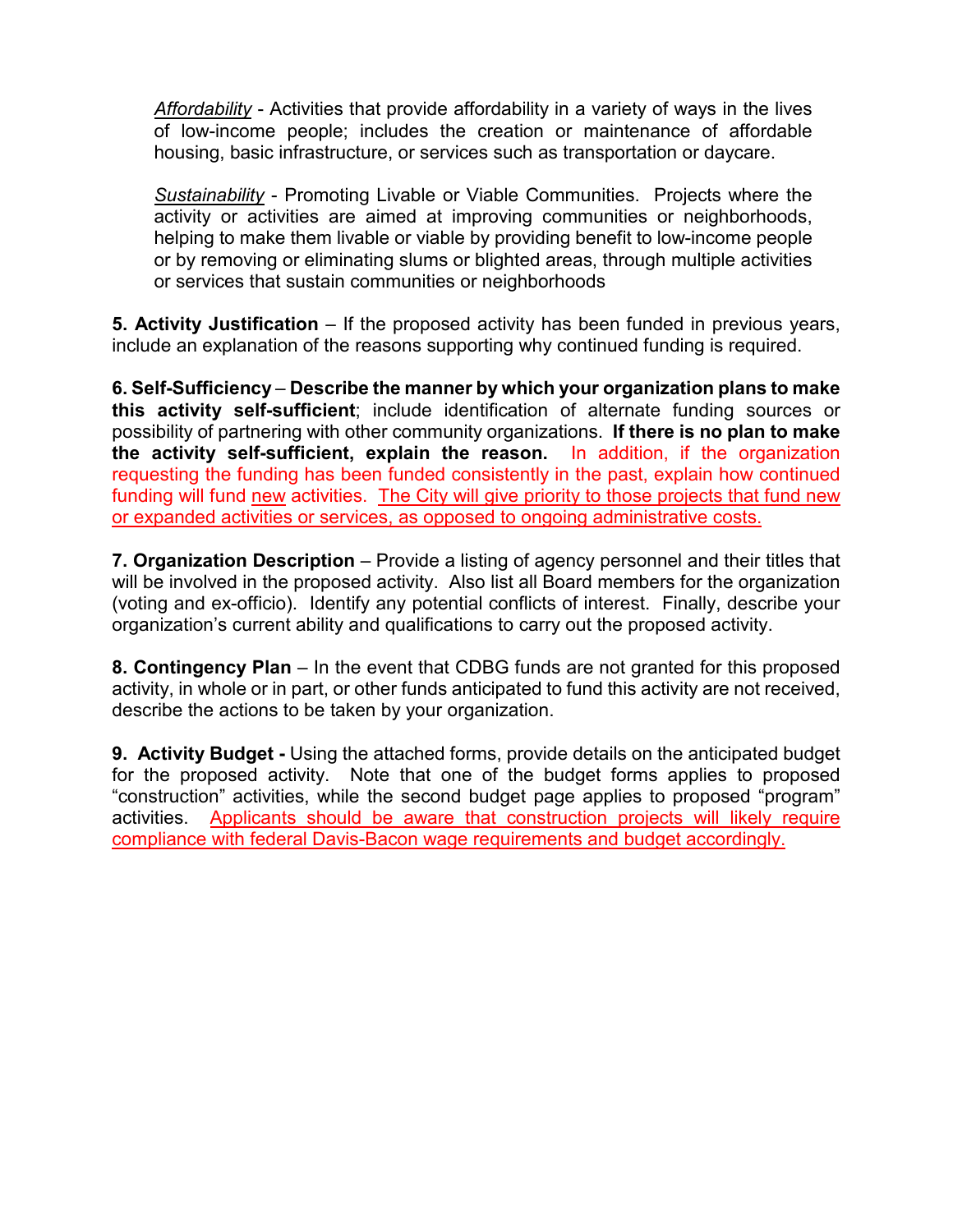**CERTIFICATION: I hereby certify that the information contained in this proposal is true to the best of my knowledge. I do hereby agree to comply with all requirements of HUD Regulation 24 CFR 570 and other applicable Federal Regulations.**

AUTHORIZED SIGNATURE TITLE

\_\_\_\_\_\_\_\_\_\_\_\_\_\_\_\_\_\_\_\_\_\_\_\_\_\_\_\_\_\_\_\_\_ \_\_\_\_\_\_\_\_\_\_\_\_\_\_\_\_\_\_\_\_\_\_

\_\_\_\_\_\_\_\_\_\_\_\_\_\_\_\_\_\_\_\_\_\_\_\_\_\_\_\_\_\_\_\_\_ \_\_\_\_\_\_\_\_\_\_\_\_\_\_\_\_\_\_\_\_\_\_ TYPED OR PRINTED NAME DATE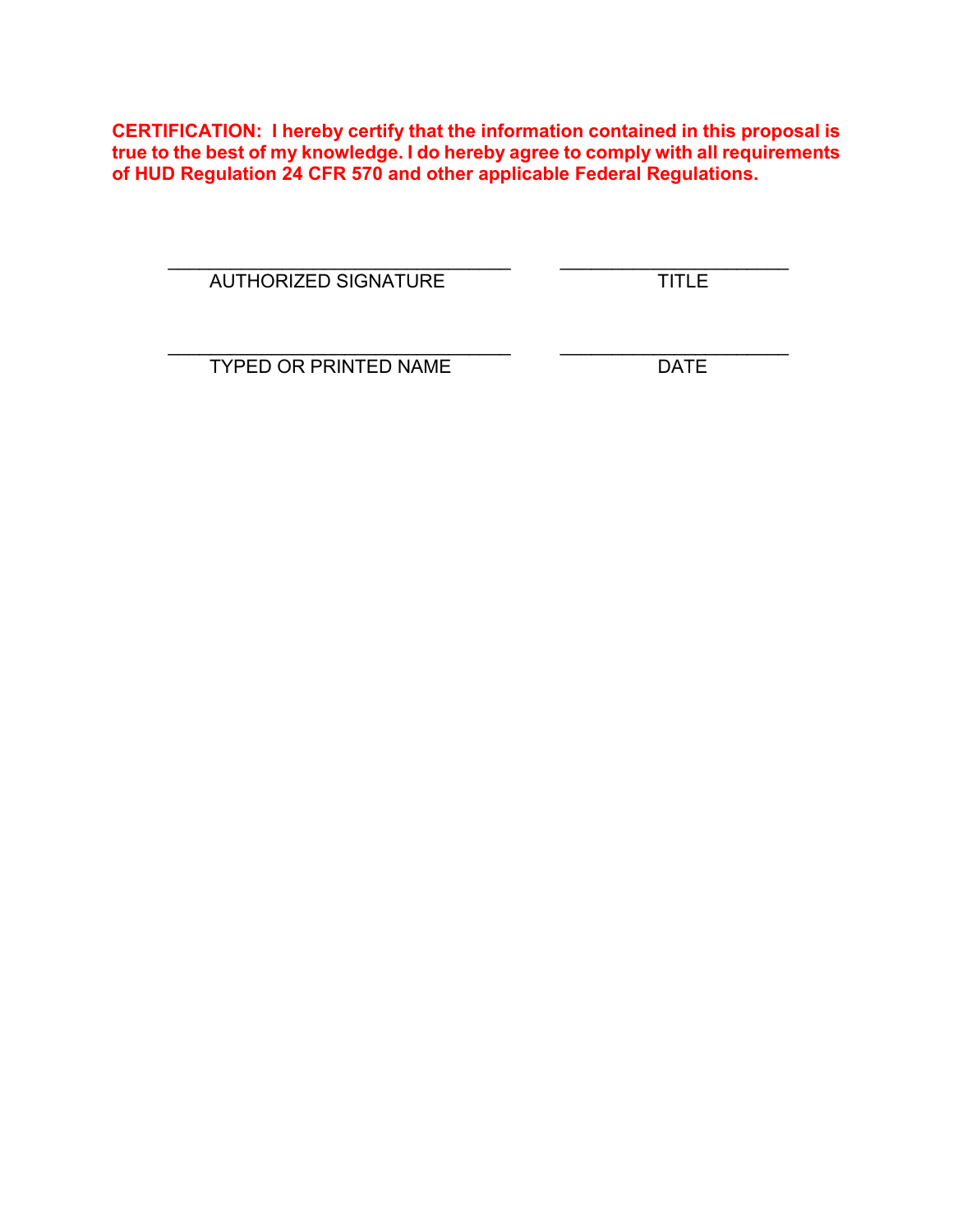#### **Budget Forms and Instructions**

- 1. Insert budget amounts for each applicable line item, including total amount, amount for which CDBG funds are sought and amount to be funded with other funds.
- 2. For each line item, fill in the source of the leveraged funds if applicable. Each line item allows for up to three (3) different sources of leveraged funds. For each source of leveraged funds, the proposal must indicate the status of these funds, selecting from the following possible choices: Anticipated, Committed, In-Hand, Donated or Requested. For the purposes of the application, Anticipated shall mean that the your organization has some reasonable assurance that the funding will be received shortly; Committed shall mean that your organization has received a firm commitment from the source of said funds for the utilization of those funds for the intended purpose; In-Hand shall mean that your organization has actually received said funds and has ready access to those funds at time of submission of this proposal ; Donated shall mean that the your organization will be utilizing donated materials, services, time or labor; Requested shall mean that the your organization has submitted a request (i.e., grant application) for said funding, but has not received any indication of the likelihood of receiving said funds.
- 3. Construction budgets should include a line item budget for contingency; the contingency should be expressed as a percentage of the project cost that is then added to the project cost to arrive at a total project cost.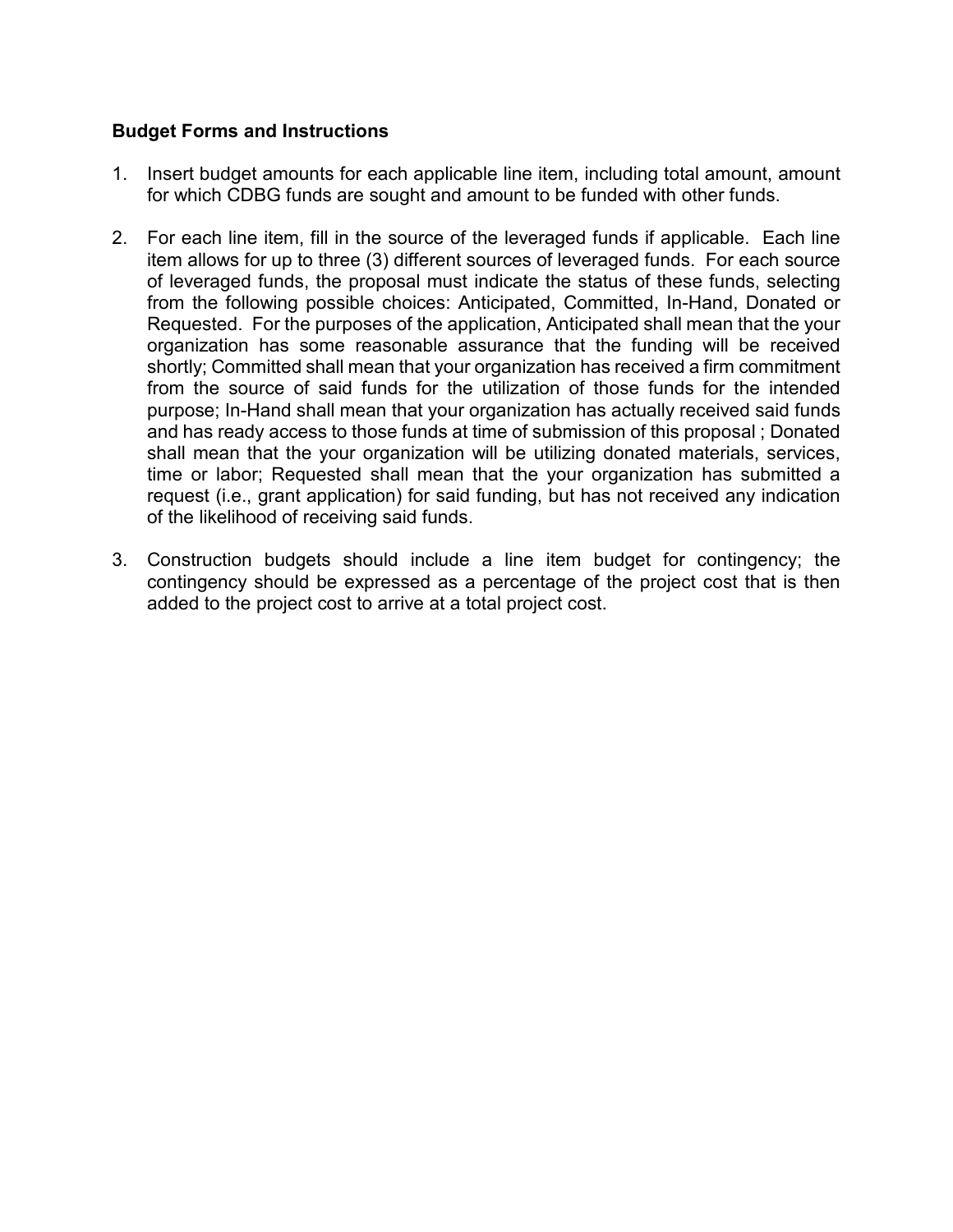# **CONSTRUCTION BUDGET**

|                                          | <b>TOTAL ACTIVITY</b>     | <b>CDBG AMOUNT</b>         | <b>LEVERAGED</b>           |                | LEVERAGED FUNDS SOURCE/DOLLAR |  | <b>LEVERAGED FUNDS</b>    |
|------------------------------------------|---------------------------|----------------------------|----------------------------|----------------|-------------------------------|--|---------------------------|
|                                          | <b>COST</b>               |                            | <b>FUNDS AMOUNT</b>        |                | <b>AMOUNT</b>                 |  | <b>CURRENT STATUS</b>     |
|                                          |                           |                            |                            |                | \$                            |  |                           |
| <b>Administrative Expense</b>            | $\boldsymbol{\theta}$     | \$                         | \$                         | $\overline{2}$ | $\boldsymbol{\mathsf{S}}$     |  |                           |
|                                          |                           |                            |                            | 3              | $\boldsymbol{\theta}$         |  |                           |
|                                          |                           |                            |                            |                | $\$\$                         |  |                           |
| <b>Start-up Expense</b>                  | $\$\$                     | $\boldsymbol{\mathsf{S}}$  | $\$\$                      |                | $\boldsymbol{\theta}$         |  |                           |
|                                          |                           |                            |                            | 3              | $\boldsymbol{\theta}$         |  |                           |
|                                          |                           |                            |                            |                | $\boldsymbol{\theta}$         |  |                           |
| <b>Architectural Fees</b>                | $\boldsymbol{\theta}$     | $\boldsymbol{\mathsf{\$}}$ | $\boldsymbol{\theta}$      |                | $\boldsymbol{\theta}$         |  |                           |
|                                          |                           |                            |                            | $\overline{3}$ | $\boldsymbol{\theta}$         |  |                           |
|                                          |                           |                            |                            |                | \$                            |  |                           |
| <b>Engineering Fees</b>                  | $\$\$                     | \$                         | $\$\$                      |                | $\boldsymbol{\mathsf{S}}$     |  |                           |
|                                          |                           |                            |                            | 3              | $\boldsymbol{\theta}$         |  |                           |
|                                          |                           |                            |                            |                | $\boldsymbol{\mathsf{S}}$     |  |                           |
| <b>Inspection Fees</b>                   | $\boldsymbol{\mathsf{S}}$ | $\boldsymbol{\mathsf{S}}$  | $\$\$                      |                | $\boldsymbol{\theta}$         |  |                           |
|                                          |                           |                            |                            | 3              | $\boldsymbol{\theta}$         |  |                           |
|                                          |                           |                            |                            |                | $\boldsymbol{\mathsf{\$}}$    |  |                           |
| <b>Land Development</b>                  | $\boldsymbol{\theta}$     | $\boldsymbol{\mathsf{\$}}$ | $\boldsymbol{\$}$          |                | $\boldsymbol{\theta}$         |  |                           |
|                                          |                           |                            |                            | 3              | $\boldsymbol{\theta}$         |  |                           |
|                                          |                           |                            |                            |                | \$                            |  |                           |
| Demolition/Disposal                      | $\$\$                     | $\boldsymbol{\mathsf{\$}}$ | $\$\$                      | $\overline{2}$ | $\boldsymbol{\theta}$         |  |                           |
|                                          |                           |                            |                            | 3              | $\boldsymbol{\theta}$         |  |                           |
|                                          |                           |                            |                            |                | $\boldsymbol{\theta}$         |  |                           |
| <b>Construction/Rehabilitation</b>       | $\boldsymbol{\mathsf{S}}$ | $\boldsymbol{\theta}$      | $\boldsymbol{\mathsf{\$}}$ |                | $\boldsymbol{\theta}$         |  |                           |
|                                          |                           |                            |                            | 3              | $\boldsymbol{\mathsf{\$}}$    |  |                           |
| <b>SUBTOTAL</b>                          | $\sqrt[6]{\frac{1}{2}}$   | $\frac{1}{2}$              | $\sqrt{2}$                 |                |                               |  |                           |
| <b>CONTINGENCY (</b><br>%                | 1\$                       | $\boldsymbol{\mathsf{S}}$  | $\boldsymbol{\mathsf{S}}$  |                |                               |  | Choose from: Anticipated, |
|                                          |                           |                            |                            |                |                               |  | Committed, In-Hand,       |
| <b>TOTAL CONSTRUCTION</b><br><b>COST</b> | $\boldsymbol{\mathsf{S}}$ | $\frac{1}{2}$              | $\sqrt[6]{\frac{1}{2}}$    |                |                               |  | Donated or Requested      |